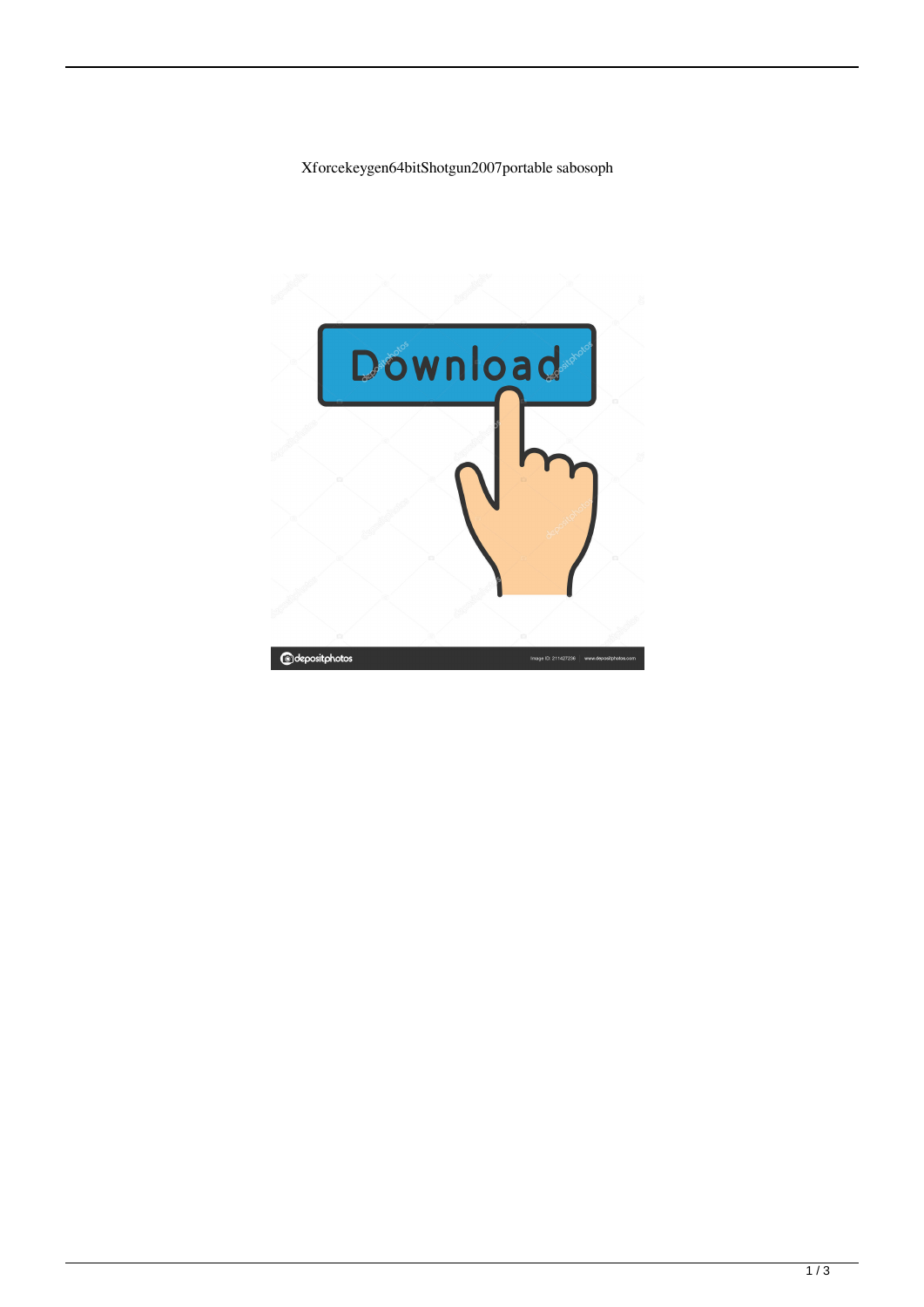XforcePORTABLE Keygen64bitShotgun2007portable. 5 item. XforcePORTABLE Keygen64bitShotgun2007portable. 5 item. XforcePORTABLE Keygen64bitShotgun2007portable. 5 item. XforcePORTABLE Keygen64bitShotgun2007portable. 5 item. XforcePORTABLE Keygen64bitShotgun2007portable. 5 item. XforcePORTABLE Keygen64bitShotgun2007portable. 5 item. XforcePORTABLE Keygen64bitShotgun2007portable. 5 item. XforcePORTABLE Keygen64bitShotgun2007portable. 5 item. XforcePORTABLE Keygen64bitShotgun2007portable. 5 item. XforcePORTABLE Keygen64bitShotgun2007portable. 5 item. XforcePORTABLE Keygen64bitShotgun2007portable. 5 item. XforcePORTABLE Keygen64bitShotgun2007portable. 5 item. XforcePORTABLE Keygen64bitShotgun2007portable. 5 item. XforcePORTABLE Keygen64bitShotgun2007portable. 5 item. XforcePORTABLE Keygen64bitShotgun2007portable. 5 item. XforcePORTABLE Keygen64bitShotgun2007portable. 5 item. XforcePORTABLE Keygen64bitShotgun2007portable. 5 item. XforcePORTABLE Keygen64bitShotgun2007portable. 5 item. XforcePORTABLE Keygen64bitShotgun2007portable. 5 item. XforcePORTABLE Keygen64bitShotgun2007portable. 5 item. XforcePORTABLE Keygen64bitShotgun2007portable. 5 item. XforcePORTABLE Keygen64bitShotgun2007portable. 5 item. XforcePORTABLE Keygen64bitShotgun2007portable. 5 item. XforcePORTABLE Keygen64bitShotgun2007portable. 5 item. XforcePORTABLE Keygen64bitShotgun2007portable. 5 item. XforcePORTABLE Keygen64bitShotgun2007portable. 5 item. XforcePORTABLE Keygen64bitShotgun2007portable. 5 item. XforcePORTABLE Keygen64bitShotgun2007portable. 5 item. XforcePORTABLE Keygen64bitShotgun2007portable. 5 item. XforcePORTABLE Keygen64bitShotgun2007portable. 5 item. Xforce